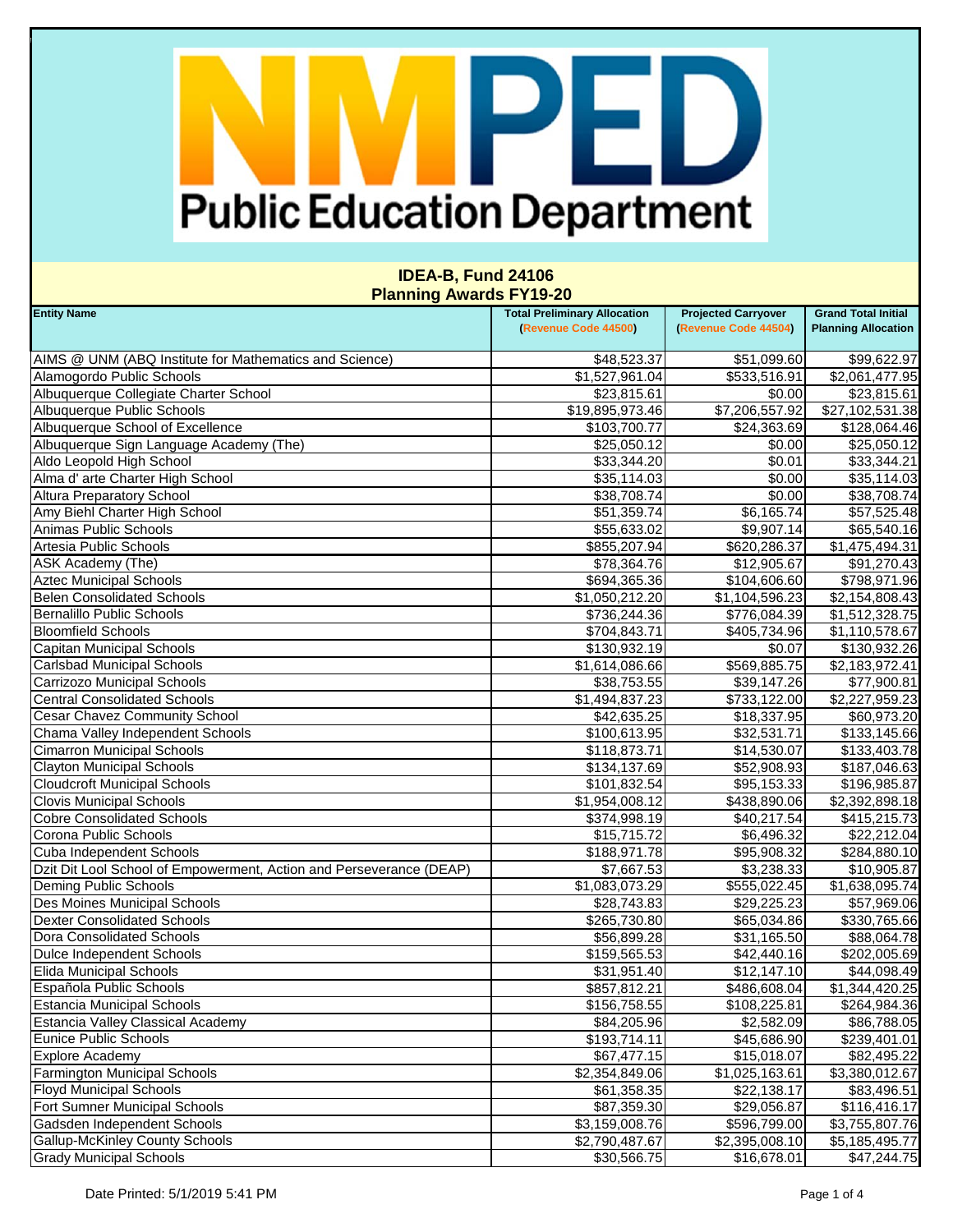# PED **Public Education Department**

#### **IDEA-B, Fund 24106 Planning Awards FY19-20**

| <b>Entity Name</b>                                   | <b>Total Preliminary Allocation</b> | <b>Projected Carryover</b> | <b>Grand Total Initial</b>  |
|------------------------------------------------------|-------------------------------------|----------------------------|-----------------------------|
|                                                      | (Revenue Code 44500)                | (Revenue Code 44504)       | <b>Planning Allocation</b>  |
| <b>Grants/Cibola County Schools</b>                  | \$797,443.58                        | \$69,339.13                | \$866,782.71                |
| <b>Hagerman Municipal Schools</b>                    | \$120,060.55                        | \$35,312.21                | \$155,372.76                |
| <b>Hatch Valley Public Schools</b>                   | \$295,316.86                        | \$31,370.13                | \$326,686.99                |
| <b>Hobbs Municipal Schools</b>                       | \$2,081,326.92                      | \$1,983,232.72             | \$4,064,559.64              |
| Hondo Valley Public Schools                          | \$39,222.69                         | \$40,797.23                | \$80,019.92                 |
| <b>Horizon Academy West</b>                          | \$96,932.55                         | \$30,730.53                | \$127,663.08                |
| <b>House Municipal Schools</b>                       | \$18,652.36                         | \$421.77                   | \$19,074.13                 |
| Hózhó Academy                                        | \$76,890.57                         | \$0.00                     | \$76,890.57                 |
| J. Paul Taylor Academy                               | \$38,136.48                         | \$18,761.06                | \$56,897.54                 |
| Jal Public Schools                                   | \$128,053.38                        | \$58,064.99                | \$186,118.37                |
| Jemez Mountain Public Schools                        | \$51,330.42                         | \$27,636.27                | \$78,966.69                 |
| Jemez Valley Public Schools                          | \$99,048.87                         | \$96,498.30                | \$195,547.17                |
| Juvenile Justice Services - CYFD                     | \$101,367.59                        | \$117,056.18               | \$218,423.78                |
| La Academia Dolores Huerta                           | \$28,787.36                         | \$0.00                     | \$28,787.36                 |
| La Promesa Early Learning Center                     | \$63,139.67                         | \$0.05                     | \$63,139.72                 |
| La Tierra Montessori School of the Arts and Sciences | \$17,607.12                         | \$3,534.69                 | \$21,141.81                 |
| Lake Arthur Municipal Schools                        | \$31,809.21                         | \$129.50                   | \$31,938.70                 |
| Las Cruces Public Schools                            | \$5,659,414.79                      | \$2,264,180.25             | \$7,923,595.04              |
| Las Montañas Charter School                          | \$40,782.23                         | \$22,738.42                | \$63,520.66                 |
| Las Vegas City Public Schools                        | \$357,094.64                        | \$6,215.43                 | \$363,310.07                |
| <b>Logan Municipal Schools</b>                       | \$71,936.29                         | \$18,189.69                | \$90,125.97                 |
| Lordsburg Municipal Schools                          | \$184,369.63                        | \$188,307.88               | \$372,677.52                |
| Los Alamos Public Schools                            | \$813,924.65                        | \$207,757.53               | $\overline{\$1,021,682.18}$ |
| Los Lunas Public Schools                             | \$1,891,483.81                      | \$831,493.20               | \$2,722,977.01              |
| <b>Loving Municipal Schools</b>                      | \$128,227.81                        | \$0.80                     | \$128,228.60                |
| Lovington Municipal Schools                          | \$776,758.50                        | \$230,483.67               | \$1,007,242.17              |
| Magdalena Municipal Schools                          | \$98,519.15                         | \$30,387.80                | \$128,906.95                |
| MASTERS Program (The)                                | \$35,302.03                         | \$35,912.19                | \$71,214.21                 |
| <b>Maxwell Municipal Schools</b>                     | \$35,980.30                         | \$7,269.75                 | \$43,250.05                 |
| <b>McCurdy Charter School</b>                        | \$97,039.79                         | \$6,786.12                 | \$103,825.91                |
| Media Arts Collaborative Charter School (MACCS)      | \$40,570.51                         | \$277.46                   | \$40,847.97                 |
| <b>Melrose Municipal Schools</b>                     | \$68,927.26                         | \$11,310.15                | \$80,237.41                 |
| Mesa Vista Consolidated Schools                      | \$78,072.60                         | \$6,863.38                 | \$84,935.98                 |
| Mission Achievement and Success (MAS) Charter School | \$193,607.54                        | \$45,185.31                | \$238,792.84                |
| Monte del Sol Charter School                         | \$76,085.31                         | \$18,523.52                | \$94,608.83                 |
| Montessori Elementary School (The) (TMES)            | \$65,315.87                         | \$51,505.59                | \$116,821.47                |
| Mora Independent Schools                             | \$99,167.81                         | \$54,248.62                | \$153,416.43                |
| Moriarty-Edgewood School District                    | \$757,408.68                        | \$150,008.27               | \$907,416.96                |
| <b>Mosquero Municipal Schools</b>                    | \$13,665.37                         | \$455.41                   | \$14,120.78                 |
| Mountainair Public Schools                           | \$67,386.98                         | \$16,594.41                | \$83,981.39                 |
| New America School of Las Cruces                     | \$21,176.94                         | \$0.04                     | \$21,176.98                 |
| New Mexico Connections Academy                       | \$180,103.25                        | \$13,187.88                | \$193,291.13                |
| New Mexico School for the Arts                       | \$30,559.48                         | \$8,584.76                 | \$39,144.24                 |
| <b>NM Department of Corrections</b>                  | \$18,035.99                         | \$0.00                     | \$18,035.99                 |
| NM School for the Blind and Visually Impaired        | \$31,867.04                         | \$4,265.33                 | \$36,132.37                 |
| NM School for the Deaf                               | \$64,098.43                         | \$50,951.69                | \$115,050.13                |
| North Valley Academy                                 | \$89,331.80                         | \$0.58                     | \$89,332.38                 |
| Pecos Independent School District                    | \$166,483.00                        | \$77,902.28                | \$244,385.29                |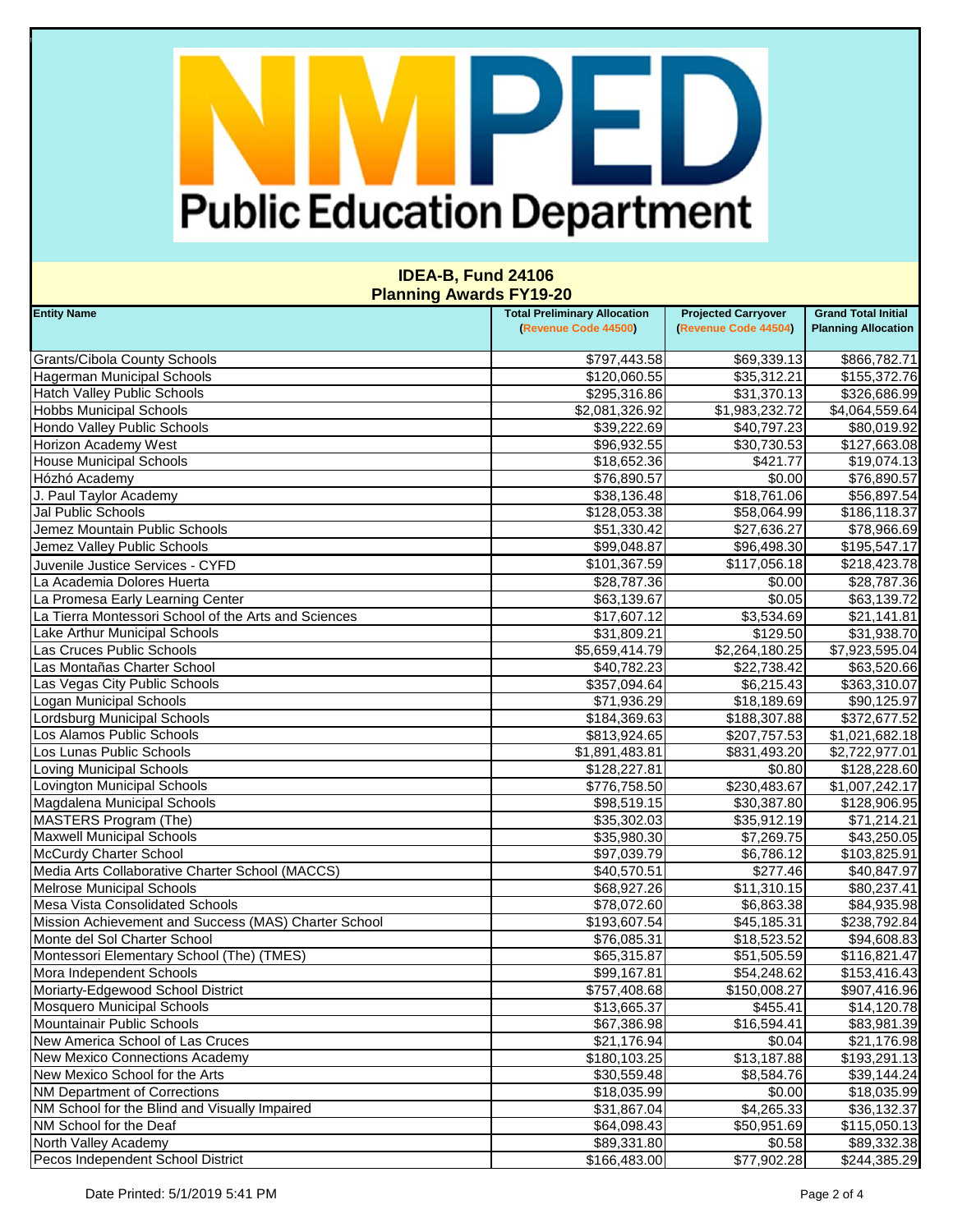# PED **Public Education Department**

#### **IDEA-B, Fund 24106 Planning Awards FY19-20**

| <b>Entity Name</b>                                             | <b>Total Preliminary Allocation</b> | <b>Projected Carryover</b> | <b>Grand Total Initial</b> |
|----------------------------------------------------------------|-------------------------------------|----------------------------|----------------------------|
|                                                                | (Revenue Code 44500)                | (Revenue Code 44504)       | <b>Planning Allocation</b> |
| Peñasco Independent Schools                                    | \$100,256.72                        | \$0.00                     | \$100,256.72               |
| Pojoaque Valley Public Schools                                 | \$401,433.97                        | \$111,107.89               | \$512,541.86               |
| <b>Portales Municipal Schools</b>                              | \$633,258.88                        | \$141,560.80               | \$774,819.68               |
| Quemado Independent Schools                                    | \$39,623.45                         | \$39,728.24                | \$79,351.69                |
| Questa Independent Schools                                     | \$84,252.88                         | \$39,798.64                | \$124,051.52               |
| Raices del Saber Xinachtli Community School                    | \$1,031.34                          | \$0.00                     | \$1,031.34                 |
| <b>Raton Public Schools</b>                                    | \$263,716.78                        | \$30,899.41                | \$294,616.19               |
| <b>Red River Valley Charter School</b>                         | \$18,243.67                         | \$0.00                     | \$18,243.67                |
| Reserve Independent Schools                                    | \$44,474.03                         | \$4,175.73                 | \$48,649.76                |
| Rio Rancho Public Schools                                      | \$3,060,419.82                      | \$416,297.09               | \$3,476,716.91             |
| Roots and Wings Community School                               | \$12,511.78                         | \$459.57                   | \$12,971.35                |
| Roswell Independent Schools                                    | \$2,519,992.37                      | \$859,603.98               | \$3,379,596.35             |
| <b>Roy Municipal Schools</b>                                   | \$20,017.95                         | \$4,743.52                 | \$24,761.47                |
| <b>Ruidoso Municipal Schools</b>                               | \$507,422.02                        | \$31,678.73                | \$539,100.76               |
| San Jon Municipal Schools                                      | \$33,496.46                         | \$11,939.96                | \$45,436.41                |
| Sandoval Academy of Bilingual Education (SABE)                 | \$21,366.58                         | \$2,706.72                 | \$24,073.30                |
| Santa Fe Public Schools                                        | \$2,675,568.28                      | \$445,023.49               | \$3,120,591.78             |
| Santa Rosa Consolidated Schools                                | \$184,742.76                        | \$76,288.30                | \$261,031.06               |
| School of Dreams Academy (SODA)                                | \$72,120.07                         | \$2,634.93                 | \$74,755.00                |
| Sequoyah Adolescent Treatment Center                           | \$20,011.20                         | \$0.00                     | \$20,011.20                |
| <b>Silver Consolidated School District</b>                     | \$689,917.15                        | \$136,897.81               | \$826,814.96               |
| Six Directions Indigenous Charter School                       | \$14,186.41                         | \$8,557.00                 | \$22,743.41                |
| Socorro Consolidated Schools                                   | \$421,049.54                        | \$294,514.37               | \$715,563.91               |
| Solare Collegiate Charter School                               | \$4,512.10                          | \$0.00                     | \$4,512.10                 |
| South Valley Preparatory School                                | \$28,469.09                         | \$0.00                     | \$28,469.09                |
| Southwest Preparatory Learning Center                          | \$27,063.84                         | \$28,806.19                | \$55,870.04                |
| Southwest Secondary Learning Center                            | \$35,523.35                         | \$39,909.36                | \$75,432.71                |
| Southwest Aeronautics, Mathematics, and Science Academy (SAMS) | \$42,766.09                         | \$46,099.03                | \$88,865.12                |
| <b>Springer Municipal Schools</b>                              | \$48,664.81                         | \$25,068.73                | \$73,733.54                |
| <b>Taos Municipal Schools</b>                                  | \$696,585.82                        | \$324,191.49               | \$1,020,777.31             |
| Taos Academy Charter School                                    | \$36,603.13                         | \$3,820.38                 | \$40,423.51                |
| Taos Integrated School of the Arts                             | \$30,144.30                         | \$2,384.22                 | \$32,528.52                |
| <b>Taos International Charter School</b>                       | \$25,020.24                         | \$0.00                     | \$25,020.24                |
| <b>Tatum Municipal Schools</b>                                 | \$87,239.66                         | \$47,155.63                | \$134,395.29               |
| <b>Texico Municipal Schools</b>                                | \$126,608.76                        | \$23,735.91                | \$150,344.67               |
| <b>GREAT Academy (The)</b>                                     | \$22,412.62                         | \$4,826.02                 | \$27,238.64                |
| Tierra Adentro: The NM School of Academics, Art and Artesania  | \$51,598.13                         | \$865.03                   | \$52,463.16                |
| Tierra Encantada Charter School                                | \$61,977.78                         | \$3,271.60                 | \$65,249.38                |
| Truth or Consequences Municipal Schools                        | \$371,429.71                        | \$211,281.96               | \$582,711.67               |
| <b>Tucumcari Public Schools</b>                                | \$286,515.07                        | \$96,070.88                | \$382,585.95               |
| <b>Tularosa Municipal Schools</b>                              | \$263,392.97                        | \$161,386.65               | \$424,779.62               |
| <b>Turquoise Trail Charter School</b>                          | \$107,510.87                        | \$4,949.25                 | \$112,460.12               |
| <b>UNM Mimbres School</b>                                      | \$21,122.13                         | \$0.00                     | \$21,122.13                |
| Vaughn Municipal Schools                                       | \$29,671.93                         | \$18,713.82                | \$48,385.75                |
| <b>Wagon Mound Public Schools</b>                              | \$42,970.41                         | \$37,058.02                | \$80,028.43                |
| <b>Walatowa High Charter School</b>                            | \$11,553.84                         | \$2,208.03                 | \$13,761.87                |
| <b>West Las Vegas Public Schools</b>                           | \$377,180.15                        | \$24,640.24                | \$401,820.39               |
| Zuni Public School District                                    | \$387,378.18                        | \$214,084.77               | \$601,462.95               |